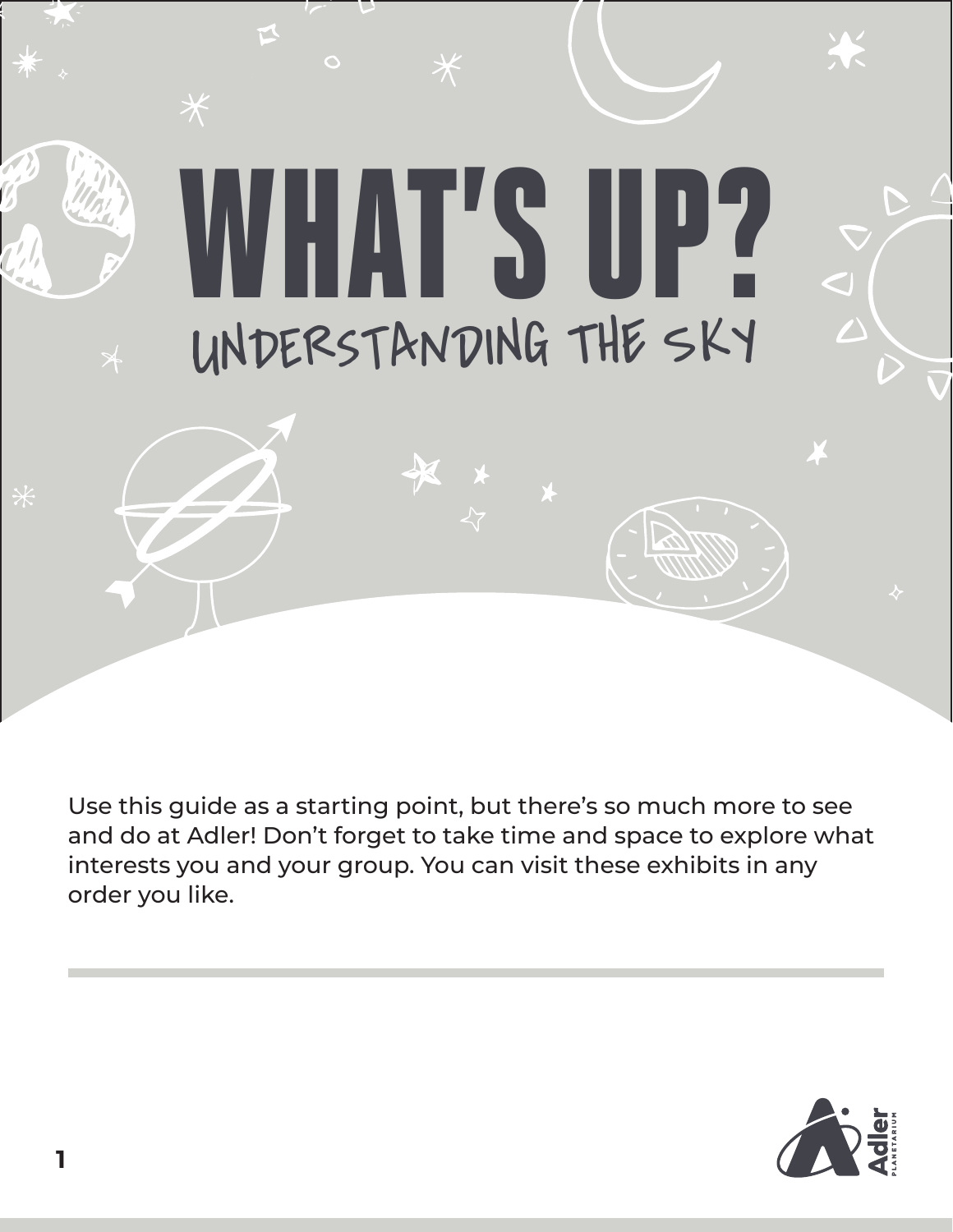# UPPER LEVEL

D

#### **OUR SOLAR SYSTEM**  *#3 on the map*

By the windows, close to the big yellow dome (that's the Sun!), find the solar system stands. Look down–can you spot the rings on the rail at the bottom of the window? There is one colorful ring to represent each planet. Each white ring represents one **astronomical unit (AU)**—a way of measuring distance.

Y.

**How many AU is Earth from the Sun?** 

**How many AU from Earth is Neptune?** 

Which of the planets do you think we can observe with just our eyes? Why?

#### **Talk with your group:**

Has anyone seen a planet in the night sky? What did it look like?



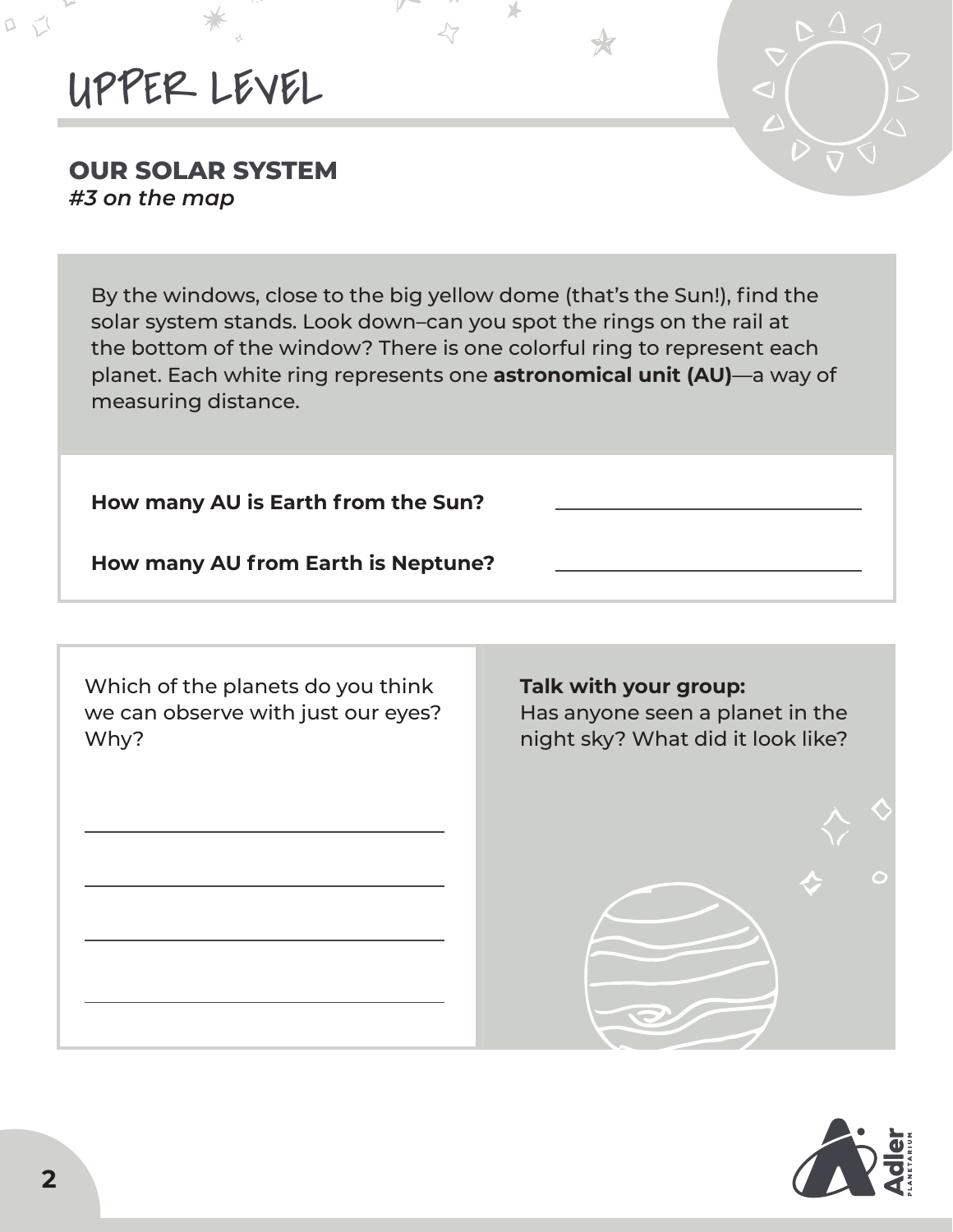D

#### **CHICAGO'S NIGHT SKY** *#8 on the map*

Chicago gives off a lot of light that can make it hard to see the stars! Look at the map on the floor. Can you find the Adler Planetarium? Hint: it is on Lake Michigan. Is there a lot of light around the Adler? Do you think we can see a lot of stars from here at night? **Take a selfie with your group!** 

Try Light Pollution Solutions and check out the video in the bus shelter to see what Adler teens are doing to improve light pollution. **What can people do to make it easier to observe the night sky?** 

The night sky looks different depending on where you are. Look for the star-finders in the back of the exhibit. Can you spot constellations you know? **Draw and label one!**

On the next clear night, see if you can spot the constellation you drew. If you want to learn to identify objects in the night sky, try an app! You can find suggestions outside the entrance of the Space Theater (#10 on the map).

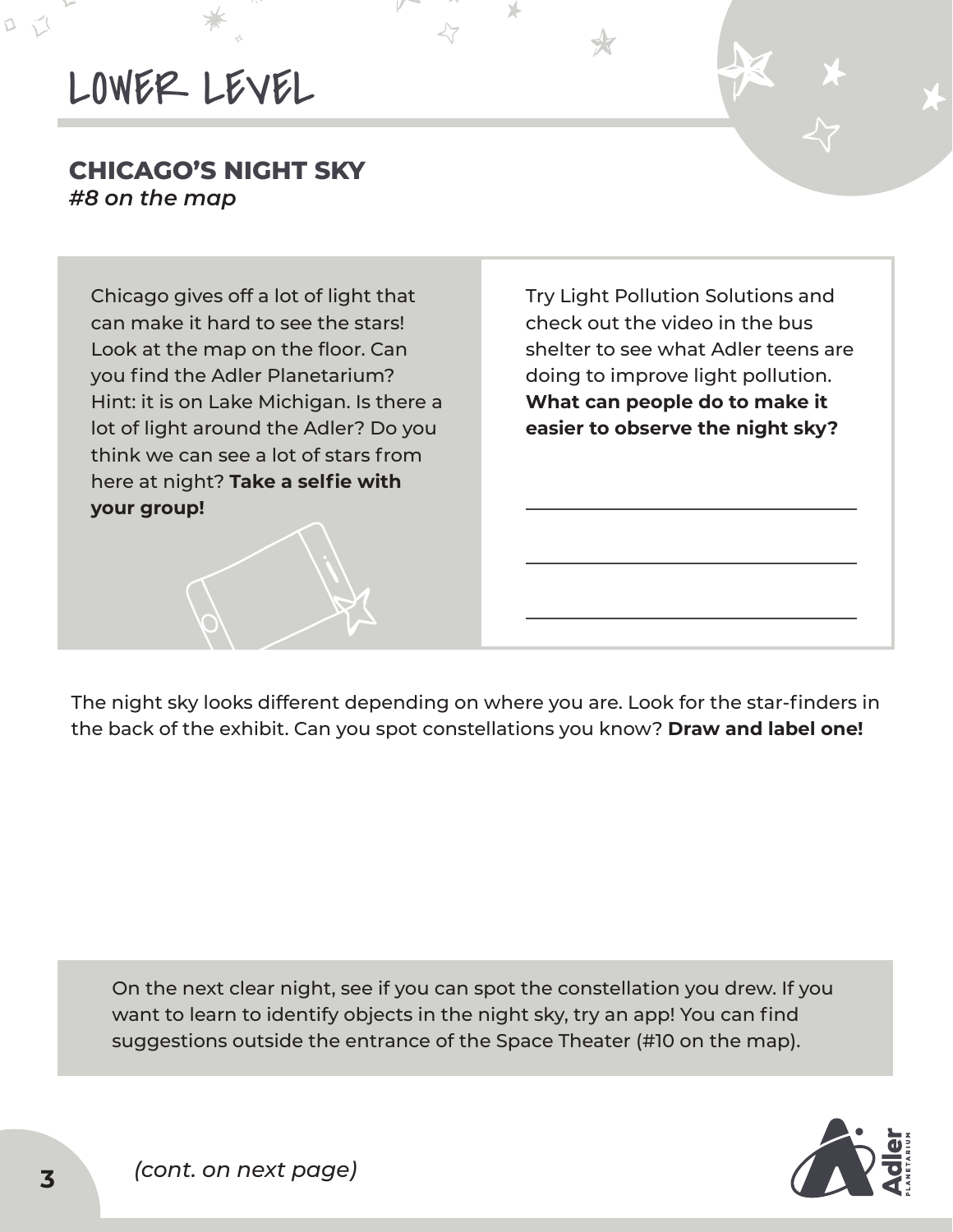$\Box$ 

#### **CHICAGO'S NIGHT SKY (cont.)** *#8 on the map*

Look at the Southern Hemisphere star finder. There are many constellations shown that we cannot see from the Northern Hemisphere. Think about it. **Why do you think the stars are different on the southern half of Earth compared to the northern half?** 

Pick a constellation from one of the star-finders that's new to you. **Draw and label it here.** 

Y.

A **constellation** is a group of stars **Draw your constellation here:** that formed a picture in a stargazer's imagination. Try Create a Constellation to make one of your own!

Constellations often have stories about them. What is the story of your constellation? **Share your story with the rest of your group.**

Everyone looks up. Look at the art on the wall. It shows people all over the world, throughout time, looking up at the night sky. **Why do you think humans are so fascinated by the sky?** 

Draw your favorite piece of art from this area. **What do you like about it?**



 $\overline{\mathbb{Z}}$ 

 $\Box$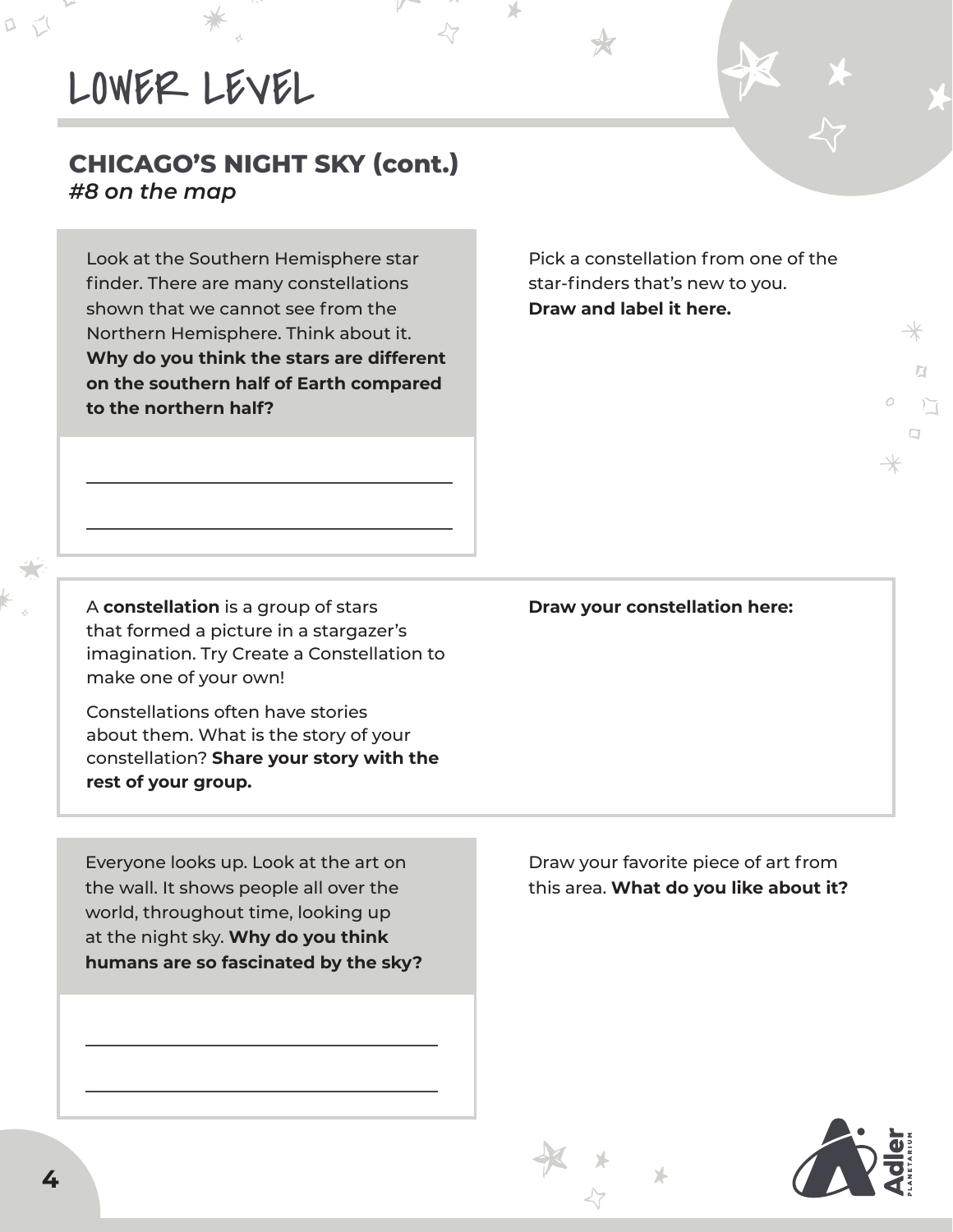### **ASTRONOMY IN CULTURE**

*#6 on the map*

Q

**Sundials** use shadows to tell time. Using the large sundial, compare shadow lengths.



| On what date are shadows<br>the longest? | Why does the shadow's length<br>change? Write or draw your<br>explanation below. |
|------------------------------------------|----------------------------------------------------------------------------------|
| When are they shortest?                  |                                                                                  |
|                                          |                                                                                  |

Move the Sun to a date important to your group (maybe the last day of school!). **Draw the sundial and its shadow.**

Date:

This sundial was made to show Chicago's latitude, 42°N.



- Does the Sun ever shine directly over the sundial?
- When is it the highest?
- **• Talk with your group–** why is this? Would the Sun ever shine directly overhead in other parts of the world? Why?